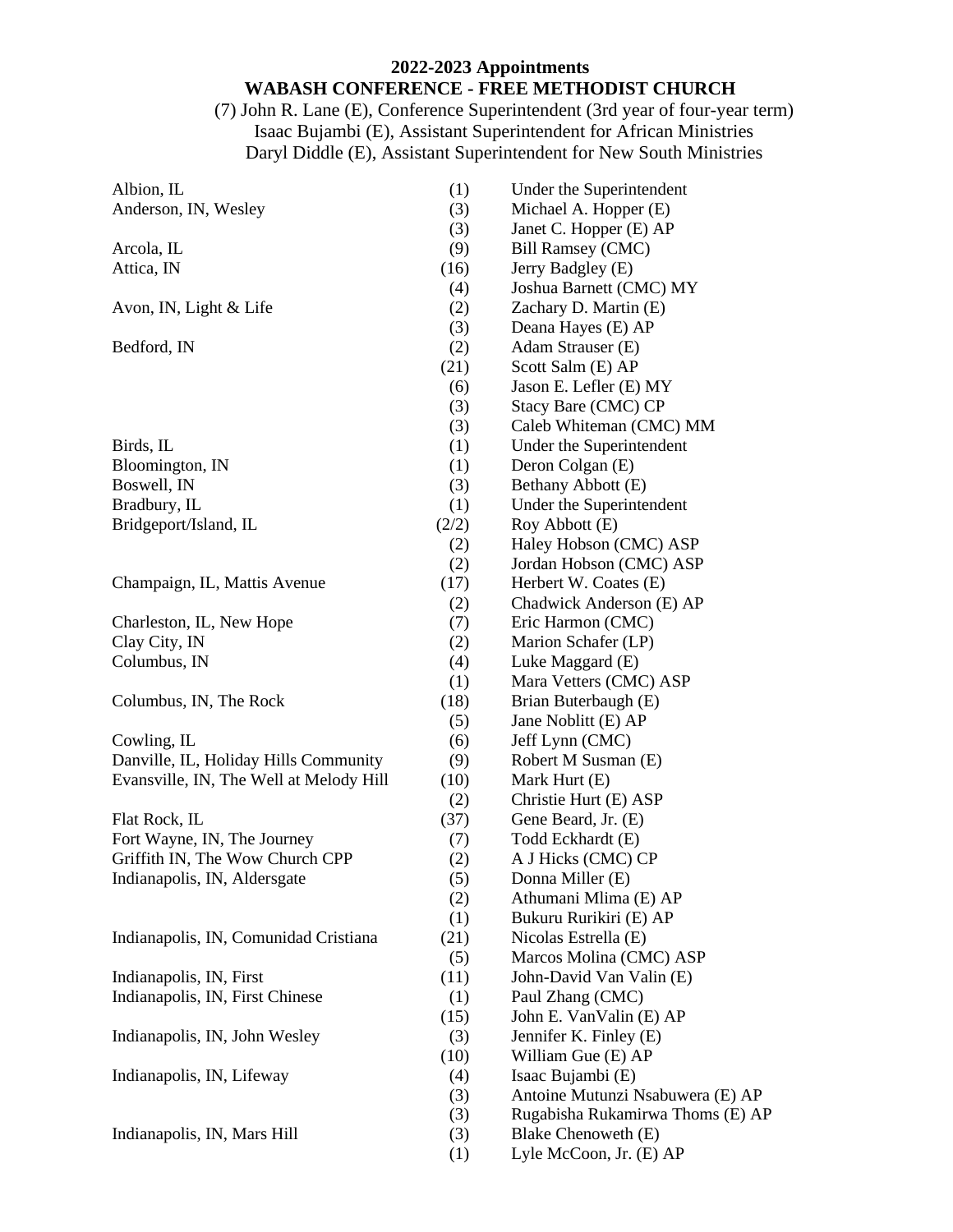| Indianapolis, IN, Ritter Avenue      | (2)  | Scott Murphy (E)                    |
|--------------------------------------|------|-------------------------------------|
|                                      | (15) | Steven Bales (E) MY                 |
| Indianapolis, IN, The Gate           | (14) | Todd Miller (E)                     |
| Indianapolis, IN, West Morris Street | (6)  | Kristen Marble (E)                  |
|                                      | (1)  | Rachel Mohlman (CMC) ASP            |
| Kokomo, IN, Brookside                | (3)  | Jeffrey M. Bradley (E)              |
| Kokomo, IN, Mt. Zion                 | (5)  | Jackson Moore (E)                   |
|                                      | (2)  | Michaela Moore (CMC) ASP            |
| LaPorte, IN, Springville Community   | (6)  | Kurt D. Feneley (E)                 |
| Lawrenceville, IL                    | (10) | Russell J. Veldman (E)              |
| Mattoon, IL, Kingdom Driven CPP      | (4)  | Harold Pettigrew (E)                |
| Merrillville, IN, Trinity            | (4)  | Rollie Hatfield (E)                 |
| Michigan City, IN                    | (3)  | Joshua Kahn (CMC)                   |
| Mooresville, IN                      | (4)  | Jonathan Stemerick (E)              |
| Mt. Carmel, IN                       | (1)  | Under the Superintendent            |
| Neoga, IL                            | (19) | Steven Massengill (E)               |
| New Castle, IN, Park Place Community | (1)  | M. Jay Vincent (E)                  |
| Newton, IL                           | (2)  | Matthew Scandrett (E)               |
| Noblesville, IN, Open Door           | (16) | Jeffrey Gammon (E)                  |
| Olney, IL                            | (22) | Steven H. Wingert (E)               |
| Petersburg, IN                       | (1)  | Donald L. Fausnaugh (E)             |
| Robinson, IL                         | (7)  | Aaron Peternel (E)                  |
| Rumbletown, IN                       | (4)  | David Mullis (LP)                   |
| South Bend, IN, El Pueblo de Dios    | (24) | Eva N. Torres (E)                   |
| Spraytown, IN                        | (12) | Jerry L. Van Kuiken (E)             |
| St. Francisville, IL                 | (4)  | Jeffrey Marble (E)                  |
| Sumner, IL                           | (4)  | Tom Jefferson (LP)                  |
| Tennyson, IN                         | (8)  | Under the Superintendent/Lay Leader |
| Terre Haute, IN, Sugar Grove         | (10) | Andy Fishback (E)                   |
| Tunnel Hill, IN                      | (4)  | Adam Stroud (LP)                    |
| Vincennes, IN                        | (4)  | Irwin Bales (E)                     |
| Washington, IN                       | (7)  | Adam Conder (E)                     |
| Winona Lake, IN                      | (5)  | Rick Hurley (E)                     |
|                                      |      |                                     |

| Emerging Works:           |                                                |
|---------------------------|------------------------------------------------|
| Jotham Ngarukiye (E)      | Bethsaida Church                               |
| Chiza Banga (E)           | African CPP                                    |
| Librado and Bianca Aleman | South Bend, El Pueblo de Dios, English service |

# **SPECIAL APPOINTMENTS and RELATIONSHIPS**

## **Retired**

| Jack Andrews (E)         | Wesley Crist (E)             | <b>Roland Kramer</b>          |
|--------------------------|------------------------------|-------------------------------|
| Reed E. Beard (E)        | Arnold Delamater (E)         | Carl Lamoreau                 |
| Douglas Benham (E)       | William Descoteaux (E)       | M. Joseph Lats                |
| William Bicksler (E)     | Lael E. Dixon (E)            | John Allen Lef.               |
| Harold H. Brown (E)      | Lauren Eicher (E)            | Stanley Lewis                 |
| Bonnie Church (E)        | William D. Fox (E)           | Michael Li $(E)$ <sup>:</sup> |
| David E. Clardie $(E)^*$ | Kenneth Garner (D)           | Ronald Linder                 |
| David Colgan (E)         | Stephen L. Hale $(E)^*$      | Ted Malone (E)                |
| Mike Conkle (E)          | Steven Hickman $(E)^*$       | Chet Martin (E)               |
| Janice D. Cooper (E)     | David C. Hill (E)            | Donald F. Meie                |
| Michael A. Courtney (E)  | Martha Kirkpatrick (E)       | Louada Mingou                 |
| Daniel L. Crawford (E)   | Virgil (Jim) Kirkpatrick (E) | Doug Mullins (                |
|                          |                              |                               |

 $E(E)$  $\overrightarrow{E}$  $\sin (E)$  $\text{ler}$  (E)  $(E)$ Michael Li (E)\*  $(E)$ Ted Malone (E)  $)$ \*  $er(E)$  $us(E)$  $\log$  Mullins (E)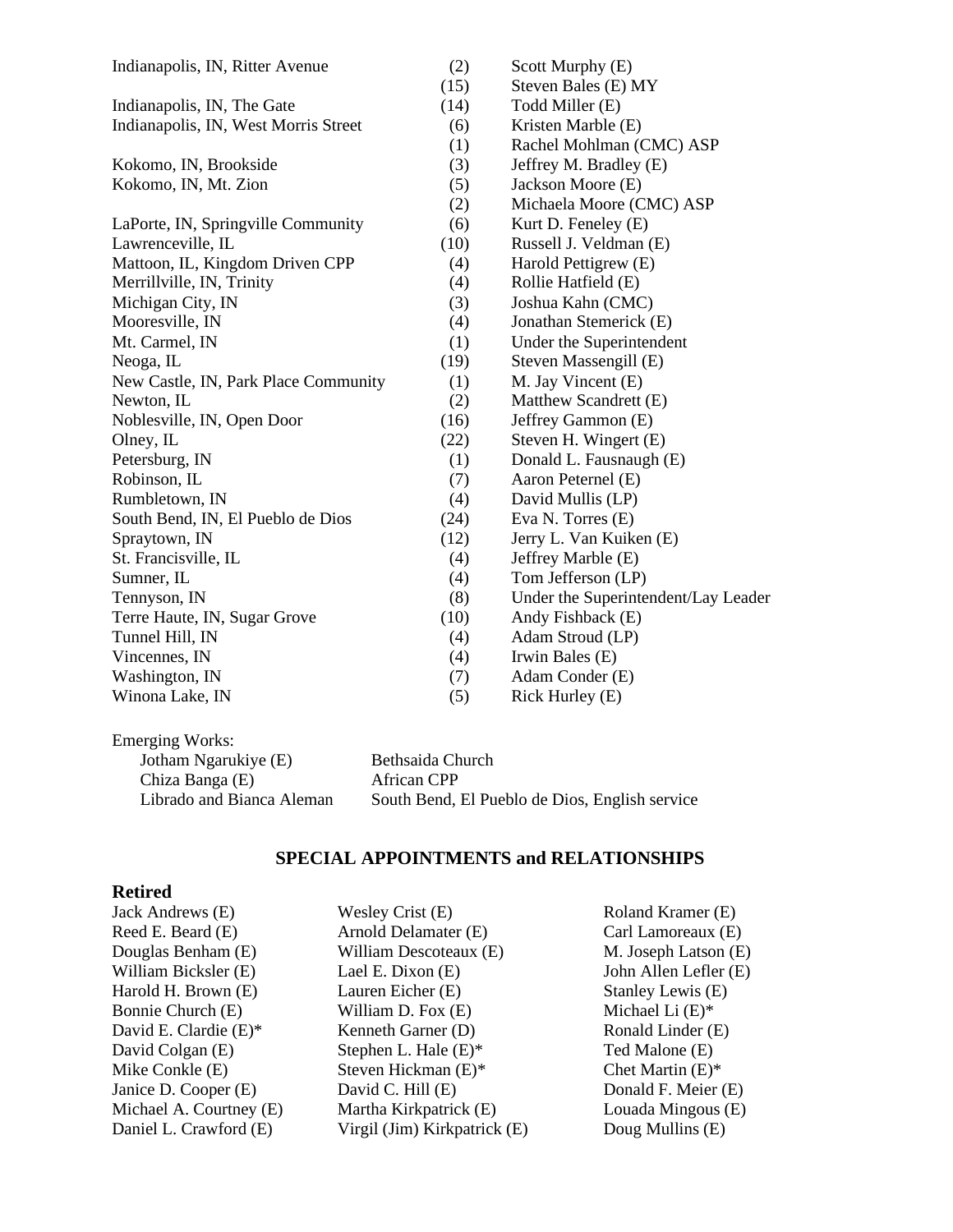Melvin Nead (E) Harold J. Neeley (E) Paul A. Newton (E) David Nicolson (E) Won K. Park (E) Dorothy Raber (E)

James R. Rea (E) Thomas F. Ryan (E) Donna Saylor (E) Burl Shinkle (E) Monte J. Vincent (E) David Yardy (E)

### **Denominational Service:**

| Raymond L. Babcock (E)  | <b>ICCM</b> – Administrative Assistant to Director |
|-------------------------|----------------------------------------------------|
| John F. Baylor, Jr. (E) | <b>Institutional Chaplaincy</b>                    |
| Samuel A. Cabrera (E)   | <b>Institutional Chaplaincy</b>                    |
| Gerald Coates (E)       | FMWM - Director of Global Church Advocacy          |
| Elizabeth Goodberry (E) | FMCUSA – Executive Administrative Assistant to COO |
| Neal Hartzell (E)       | <b>Institutional Chaplaincy</b>                    |
| Barbara Heintzman (CMC) | $FMCUSA - Light & Life Communications$             |
| Brett Heintzman (E)     | FMCUSA – Director of Communications                |
| Stephanie Jordan (E)    | <b>Institutional Chaplaincy</b>                    |
| Edwin S. Lipule (E)     | <b>Institutional Chaplaincy</b>                    |
| David Nicholson (E)     | <b>Institutional Chaplaincy</b>                    |
| Larry Racster (E)       | Military Chaplaincy                                |
| Michael Reynen (E)      | FMWM - Africa Area Director                        |
| Douglas W. Vogel (E)    | <b>Institutional Chaplaincy</b>                    |
|                         |                                                    |

#### **Released for Ministry Outside the Denomination:**

| Roger Boyd (E)            | Another denomination |
|---------------------------|----------------------|
| David Householder (E)     | Another denomination |
| Jeremy Lefler (E)         | Another denomination |
| J. Kent Mingus (E)        | Another denomination |
| Wayne E. Neeley (E)       | Another denomination |
| Steven D. Newton (E)      | Another denomination |
| Shadrack Rusukiranya      | Another denomination |
| Mark Nkumbuyinka Rwigenza | Another denomination |
|                           |                      |

#### **Leave of Absence:**

Pamela Babcock (E), James D. (Doug) Byrum (E), Elizabeth Cullison (E), Michael Dye (E), Michael Ewert (E), Penny Ewert (E), Jeffrey Newton (E), Richard Nier (E), James Paine (E), Daniel Perkins (E), Kayla Prichard (CMC), Mark Schlechty (E) – secular employment

**Deceased:** Amy Draves, Les Rovenstine

#### **CONFERENCE ACTIONS**

### **Admitted as a Conference Ministerial Candidate:**

Rachel Mohlman Paul Zhang

#### **Admitted into full membership and ordained elder:** Christina Dawn Hurt